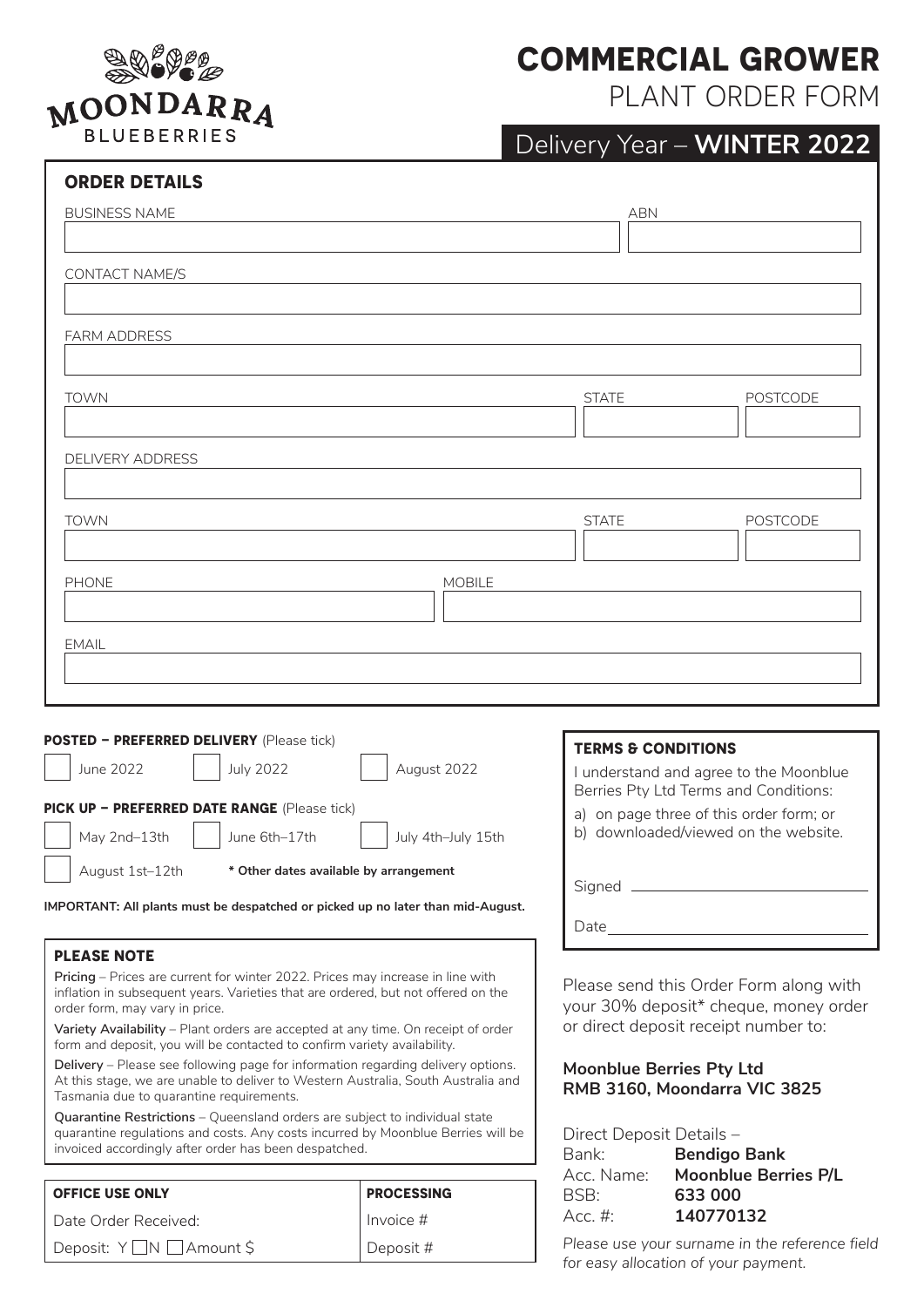| <b>VARIETY</b>                            | Cuttings       | 150 <sub>mm</sub><br>Pot |                                                                                      |                                                                                                                                               | <b>PRODUCT DESCRIPTION</b>                                                                                                 |                             |  |
|-------------------------------------------|----------------|--------------------------|--------------------------------------------------------------------------------------|-----------------------------------------------------------------------------------------------------------------------------------------------|----------------------------------------------------------------------------------------------------------------------------|-----------------------------|--|
| <b>SOUTHERN HIGHBUSH</b>                  |                |                          | • Grown in soilless media with well developed fibrous root system and top<br>growth. |                                                                                                                                               |                                                                                                                            |                             |  |
| Magnolia                                  |                |                          |                                                                                      |                                                                                                                                               | • Plants are clearly labelled by variety.<br>• 150mm Pots - 30cm to 60cm tall. Ready for field planting.                   |                             |  |
| Legacy                                    |                |                          |                                                                                      |                                                                                                                                               | • Cuttings - Well rooted cuttings. Ideal for potting on.                                                                   |                             |  |
|                                           |                |                          |                                                                                      |                                                                                                                                               |                                                                                                                            |                             |  |
| <b>NORTHERN HIGHBUSH</b>                  |                |                          |                                                                                      |                                                                                                                                               |                                                                                                                            |                             |  |
| <b>Brigitta</b>                           |                |                          |                                                                                      |                                                                                                                                               |                                                                                                                            |                             |  |
|                                           |                |                          |                                                                                      |                                                                                                                                               |                                                                                                                            |                             |  |
| <b>SPECIAL ORDERS</b> (discuss with Joel) |                |                          |                                                                                      |                                                                                                                                               | <b>SPECIAL ORDERS</b>                                                                                                      |                             |  |
|                                           |                |                          |                                                                                      | Special orders can be catered for - for example, other varieties or pot sizes.<br>Please discuss your requirements with Joel on 03 5165 3498. |                                                                                                                            |                             |  |
|                                           |                |                          |                                                                                      |                                                                                                                                               |                                                                                                                            |                             |  |
|                                           |                |                          |                                                                                      |                                                                                                                                               | <b>DELIVERY ESTIMATE</b>                                                                                                   | Please tick delivery choice |  |
|                                           |                |                          |                                                                                      | (Calculation is a guide only. Final invoice total may vary.)                                                                                  |                                                                                                                            |                             |  |
|                                           |                |                          |                                                                                      |                                                                                                                                               | VIC, NSW, ACT & QLD Only<br>Option 1 - Australia Post                                                                      |                             |  |
|                                           |                |                          |                                                                                      |                                                                                                                                               | $A + B + D$<br>Option 2 - Self Pickup                                                                                      |                             |  |
|                                           |                |                          |                                                                                      |                                                                                                                                               | No extra cost will be invoiced by Moondarra Blueberries.                                                                   |                             |  |
|                                           |                |                          |                                                                                      |                                                                                                                                               | Option 3 - You organise a Plant Carrier<br>No barerooting, packing or carton cost will be invoiced by                      |                             |  |
|                                           |                |                          |                                                                                      |                                                                                                                                               | Moondarra. You will be invoiced directly by the carrier you<br>organise. Plants will be supplied in pots - not barerooted. |                             |  |
|                                           |                |                          |                                                                                      |                                                                                                                                               | <b>WA Only</b>                                                                                                             |                             |  |
|                                           |                |                          |                                                                                      |                                                                                                                                               | Not available this year.                                                                                                   |                             |  |
|                                           |                |                          |                                                                                      | <b>SA Only</b>                                                                                                                                |                                                                                                                            |                             |  |
|                                           |                |                          |                                                                                      |                                                                                                                                               | Not available this year.                                                                                                   |                             |  |
|                                           |                |                          |                                                                                      | <b>TAS Only</b>                                                                                                                               |                                                                                                                            |                             |  |
|                                           |                |                          |                                                                                      |                                                                                                                                               | Not available this year.                                                                                                   |                             |  |
| <b>TOTAL QUANTITY</b>                     |                |                          |                                                                                      |                                                                                                                                               | <b>Cost Estimates</b> (this is a guide only)                                                                               |                             |  |
| x PRICE (ex GST)                          | \$3.00         | \$8.75                   |                                                                                      | A                                                                                                                                             | Barerooting & Packing =                                                                                                    | \$                          |  |
| PLANT TOTAL                               | \$             | \$                       |                                                                                      |                                                                                                                                               | 0.90c extra per plant                                                                                                      |                             |  |
|                                           |                |                          |                                                                                      | B                                                                                                                                             | Cartons = $$7.00$ per around 100 plants<br>(eg. 101-200 plants = $$14.00$ , and so on)                                     |                             |  |
| <b>PLANT TOTAL</b>                        | $\vert \zeta$  |                          |                                                                                      |                                                                                                                                               | Note: some varieties only fit 80 plants to a carton.<br>This is not known until packing, so your final invoice             | \$                          |  |
| <b>DELIVERY</b>                           |                |                          |                                                                                      |                                                                                                                                               | will be adjusted to suit<br>Postage via Australia Post = Please see Australia                                              |                             |  |
| <b>ESTIMATE</b>                           | \$             |                          |                                                                                      | C                                                                                                                                             | Post estimate instructions on following page.                                                                              | \$                          |  |
| <b>SUB TOTAL</b>                          | $\overline{S}$ |                          |                                                                                      |                                                                                                                                               |                                                                                                                            |                             |  |
| ADD GST 10%   \$                          |                |                          |                                                                                      |                                                                                                                                               | Your order will only be processed once your deposit has been received.                                                     |                             |  |
| <b>CALCULATED TOTAL</b>                   | \$             |                          |                                                                                      | YOU HAVE PAID THE DEPOSIT VIA:                                                                                                                |                                                                                                                            |                             |  |
| (TO BE CONFIRMED ON INVOICE)              |                |                          |                                                                                      | Cheque - Name:<br>Money Order                                                                                                                 |                                                                                                                            |                             |  |
| DEPOSIT PAID* (30%)                       | $\zeta$        |                          |                                                                                      |                                                                                                                                               | Direct Deposit - Rec. No:                                                                                                  |                             |  |